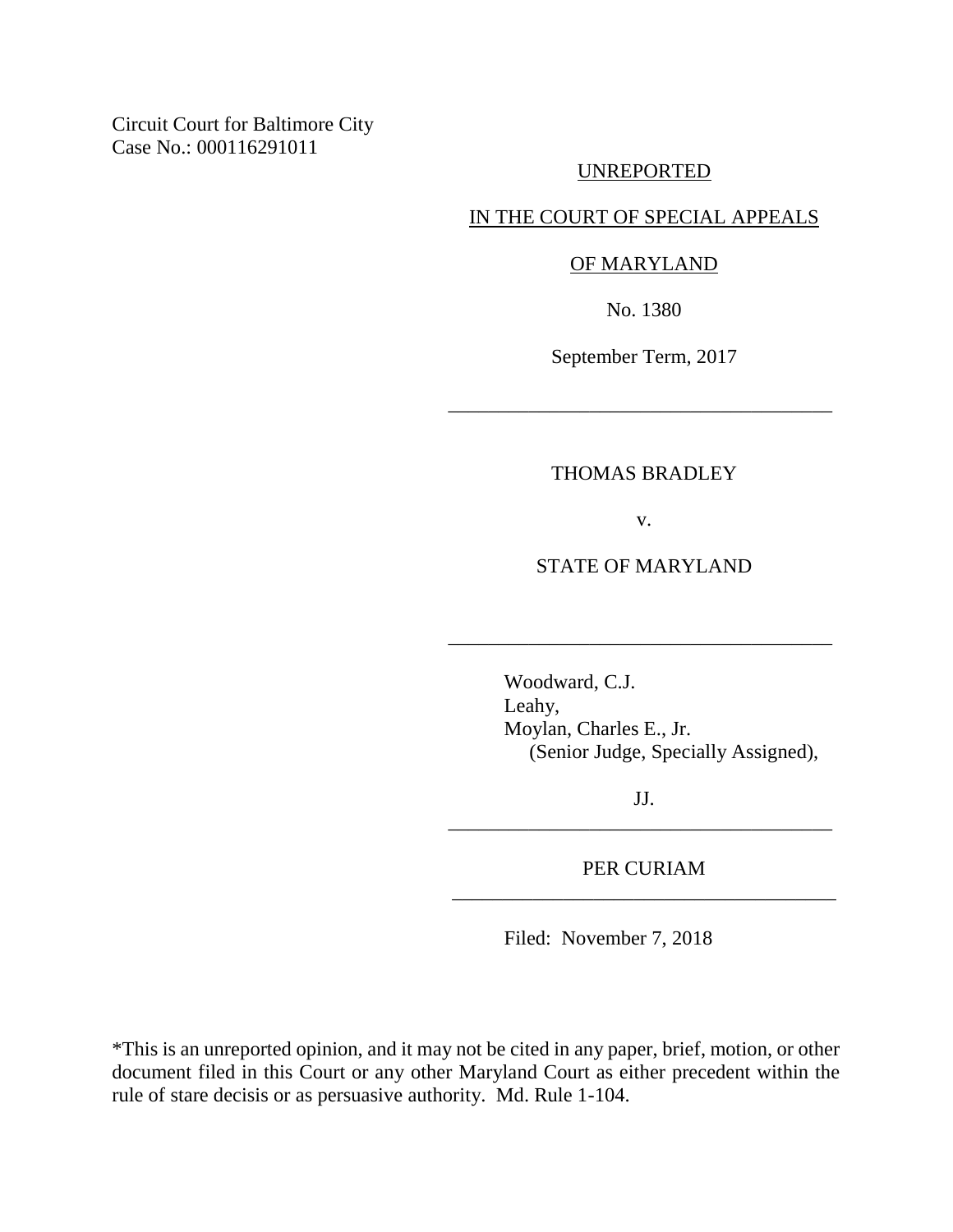–Unreported Opinion–

On August 1, 2017, Thomas Bradley, appellant, was convicted after a bench trial, of two counts of second-degree assault and two counts of reckless endangerment, along with other related charges, in the Circuit Court for Baltimore City, and was sentenced to a total term of forty years' imprisonment, with all but fifteen years suspended. Appellant poses two questions for our review. Reworded they are:

1. Should the trial court have merged appellant's sentences for his seconddegree assault and reckless endangerment convictions?

2. Was the sentence imposed ambiguous?

For reasons to be discussed, we answer both questions in the affirmative and remand for resentencing.

### **BACKGROUND**

Ms. Lakeesha Ware and her son, Sherrod, who was fifteen years old, entered the home of Mr. Willie Horne where appellant was present in the upstairs bedroom. Ms. Ware and her son sought to confront appellant about comments he had made to his neighbor, Ms. Ware's mother. After a heated exchange between Ms. Ware and appellant, Ms. Ware and Sherrod left the room and headed for the steps, but then Sherrod turned around and went back into the room with appellant. Ms. Ware followed. Thereafter, appellant pulled a gun from his pocket and fired it twice in quick succession, once towards the ceiling and once towards the floor. A bullet hit Sherrod in the face and  $jaw$ .<sup>1</sup> He was transported to the hospital and survived. Appellant was arrested and charged for this incident.

<sup>&</sup>lt;sup>1</sup> It is unclear how the bullet hit Sherrod.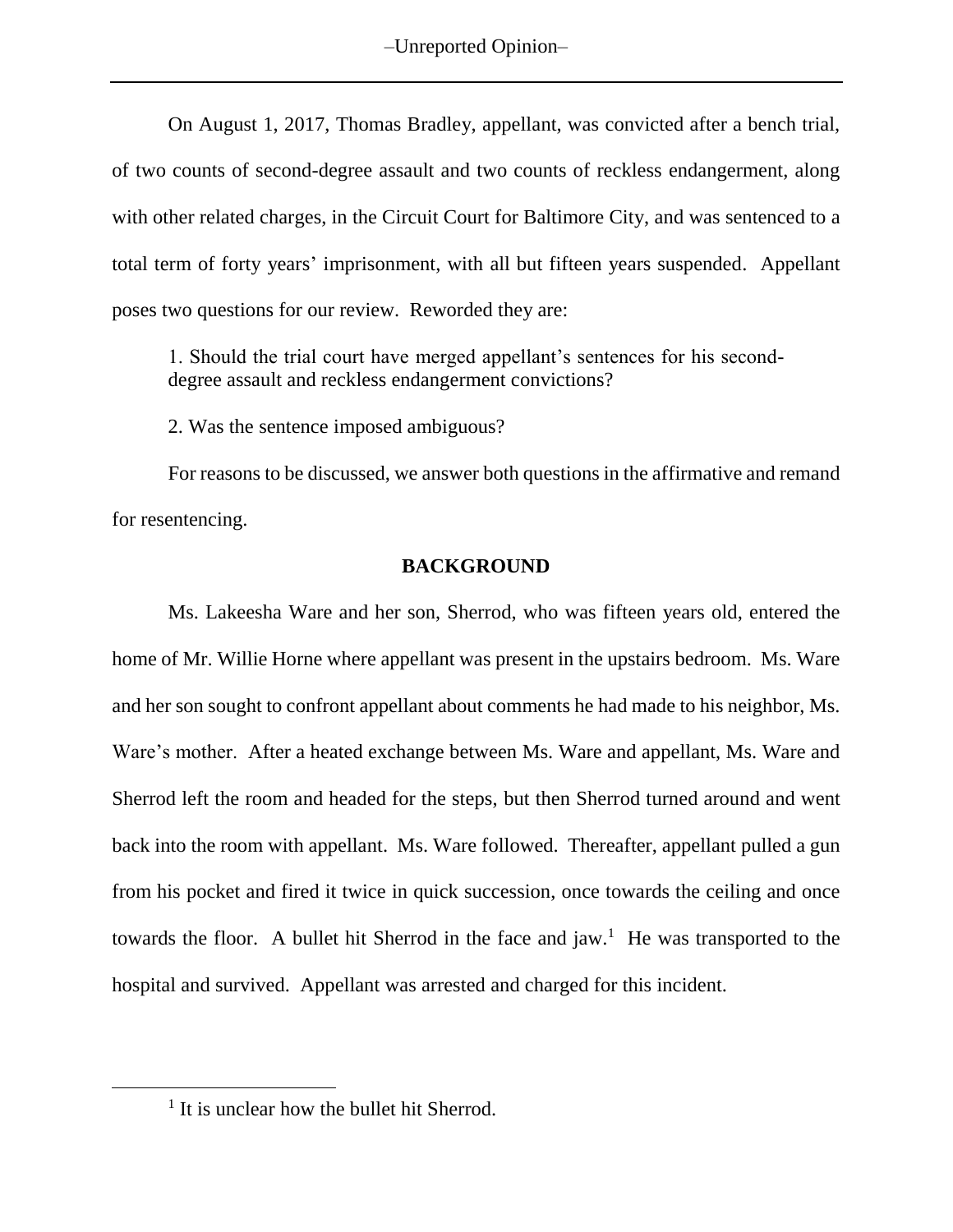–Unreported Opinion–

At trial, the court found that appellant did not aim "directly" at either victim, but it found him guilty of second degree assault and reckless endangerment as to both Ms. Ware and Sherrod. Specifically, regarding the second-degree assault, the court found that appellant "did pull the gun out and attempt to frighten" Ms. Ware and Sherrod. Regarding reckless endangerment, the court merely stated that appellant "did engage in conduct that created a substantial risk of death or serious physical injury to others," such that "a reasonable person would not have engaged in that conduct."

The court also found appellant guilty of use of a firearm in the commission of a felony or crime of violence, wearing/carrying a handgun in or about his person, unlawful discharge of a firearm within the city limits of Baltimore, and unlawful possession of a firearm after being convicted of a disqualifying crime. The court acquitted appellant of attempted first-degree murder of Sherrod and first-degree assault as to both Ms. Ware and Sherrod.

### **DISCUSSION**

Appellant's first contention on appeal is that "it is impossible to tell whether the court based its assault and reckless endangerment verdicts on the same act or on separate and distinct acts" and "[t]hat ambiguity must be resolved in [his] favor" by merging the sentences. He relies on principles of fundamental fairness and the rule of lenity.<sup>2</sup>

<sup>&</sup>lt;sup>2</sup> The State argues that appellant made no objection to the sentence below, and therefore we should not engage in a fundamental fairness analysis. *See Pair v. State*, 202 Md. App. 617, 649 (2011) ("We do not believe that a non-merged sentence pursuant to such a fluid test dependant upon a subjective evaluation of the particular evidence in a particular case is an inherently 'illegal sentence' within the tightly limited contemplation of [Rule  $4-345(a)$ ]"). We agree.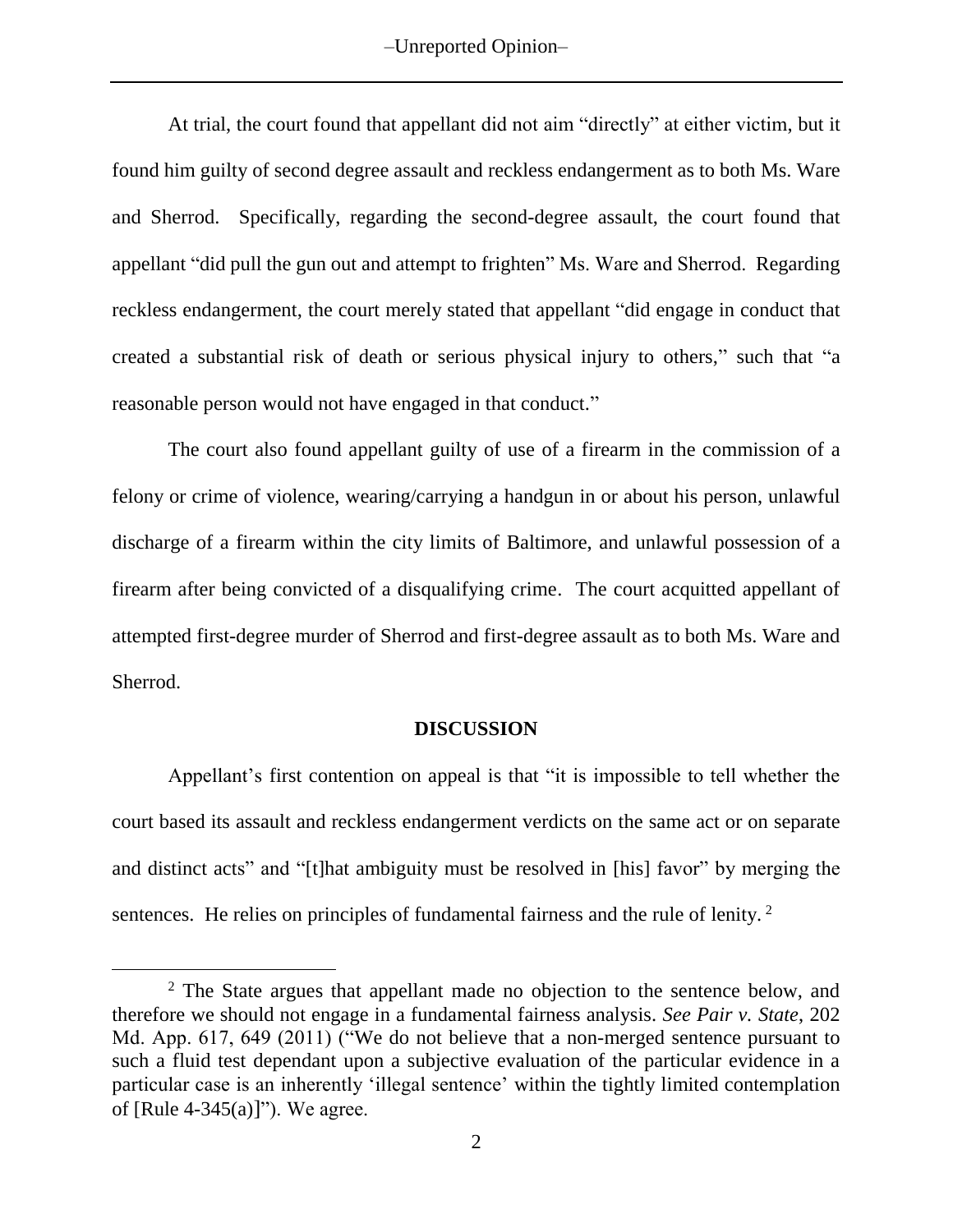–Unreported Opinion–

The State asserts that the rule of lenity does not require merger in this instance because "the convictions were not based on the 'same conduct,' are not for the 'same offense,' and there is no ambiguity as to whether the Legislature intended for these two crimes to be punished separately." The State claims that there were two distinct acts, maintaining that the court based the second-degree assault conviction on appellant "pulling the gun out" and the reckless endangerment conviction on appellant's firing of the gun.

The rule of lenity provides that "where there is no indication that the Legislature intended multiple punishments for the same act, a court will not impose multiple punishments but will, for sentencing purposes, merge one offense into the other." *Abeokuto v. State*, 391 Md. 289, 356 (2006). In *Marlin v. State*, we merged the sentences for reckless endangerment and first-degree assault because the defendant's "conduct as to reckless endangerment involved the same conduct that formed the first-degree assault by firearm," that is, shooting the victim, and "no other conduct was involved in proving either offense." 192 Md. App. 134, 171 (2010).

Here, the conduct involved appellant pulling a gun out of his pocket and immediately firing it twice in more or less rapid succession. When Ms. Ware described the incident at trial she stated, "when the gun came out his pocket, he went straight up in the air and fired" and then, when describing the time between the two shots, she stated, "just seconds, it was right behind each other." In other words, the evidence was that the

3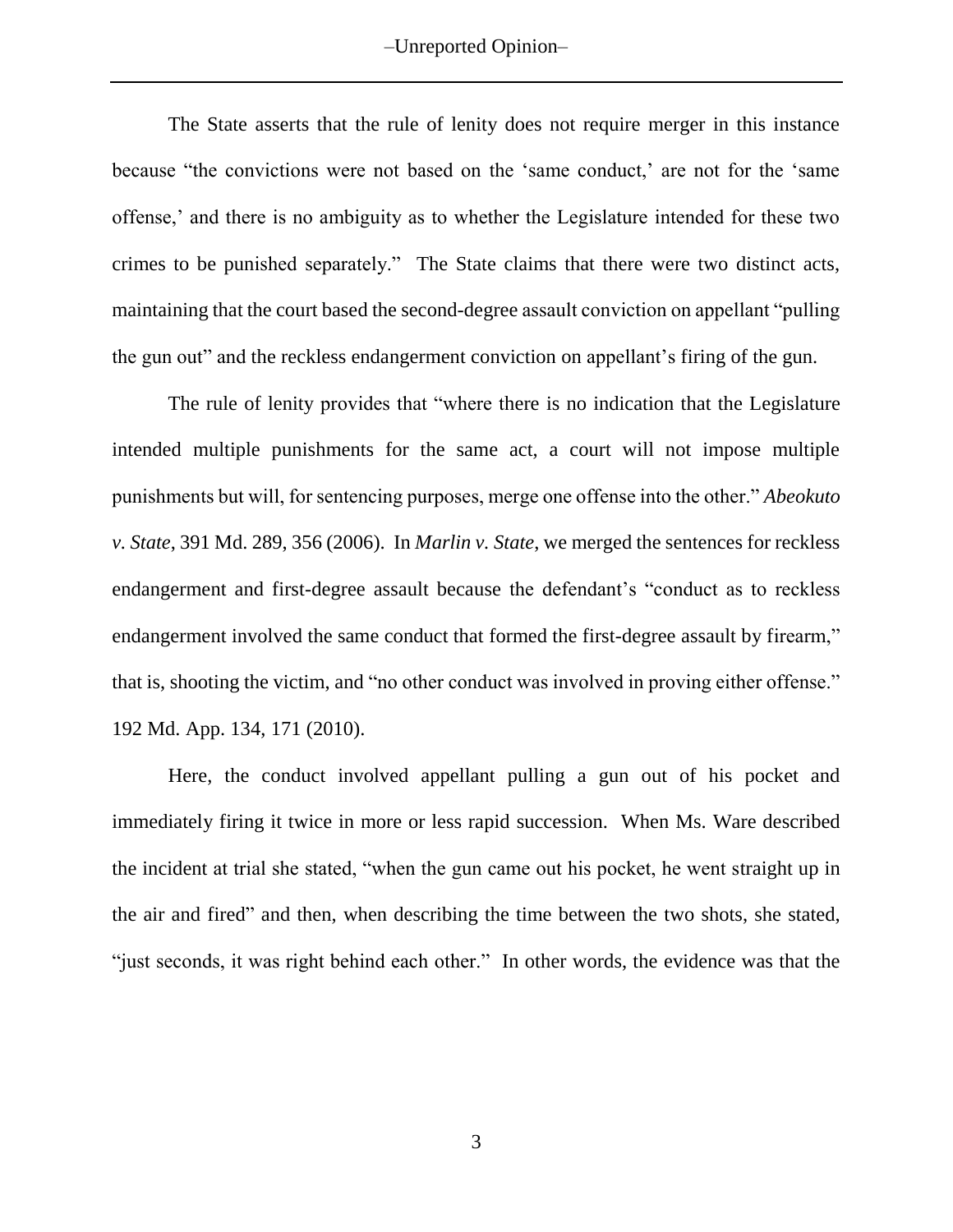conduct was one fluid act, not separate and distinct acts. <sup>3</sup> Although this conduct was sufficient to support convictions for assault and/or reckless endangerment against both Ms. Ware and Sherrod, we hold that, under the rule of lenity, the offenses should have merged for sentencing purposes.

Appellant's second contention is that the court's sentence was ambiguous and therefore "his punishment must be construed to favor a milder penalty over a harsher one." *Robinson v. Lee*, 317 Md. 371, 380 (1989). He claims that the court articulated that he was sentenced to a total term of incarceration of twenty years, but that after the court announced the individual sentences it stated that the total sentence was forty years. Furthermore, appellant claims that the docket entries and the commitment record create more ambiguity.

We agree that the sentence, as pronounced by the court, is ambiguous. The court stated:

[A]s to Count 7 in the indictment ending in 011, assault in the second degree, Sherrod Ware, the sentence of the Court is ten years to the Department of Corrections.

As to count 8, assault in the second degree on Lakeesha Ware, the sentence of the Court is ten years to the Department of Corrections to run consecutive to Count 7.

As to Count 9, reckless endangerment as to Sherrod Ware, the sentence of the Court is five years to run consecutive to Count 7.

To Count 10, reckless endangerment, Lakeesha Ware, five years to run consecutive to Count 7.

<sup>&</sup>lt;sup>3</sup> Ms. Ware also testified that after the shots were fired and Sherrod had fled the room, appellant pointed the gun at her and said, "do you want to die?" The court found, however, that that testimony was not credible.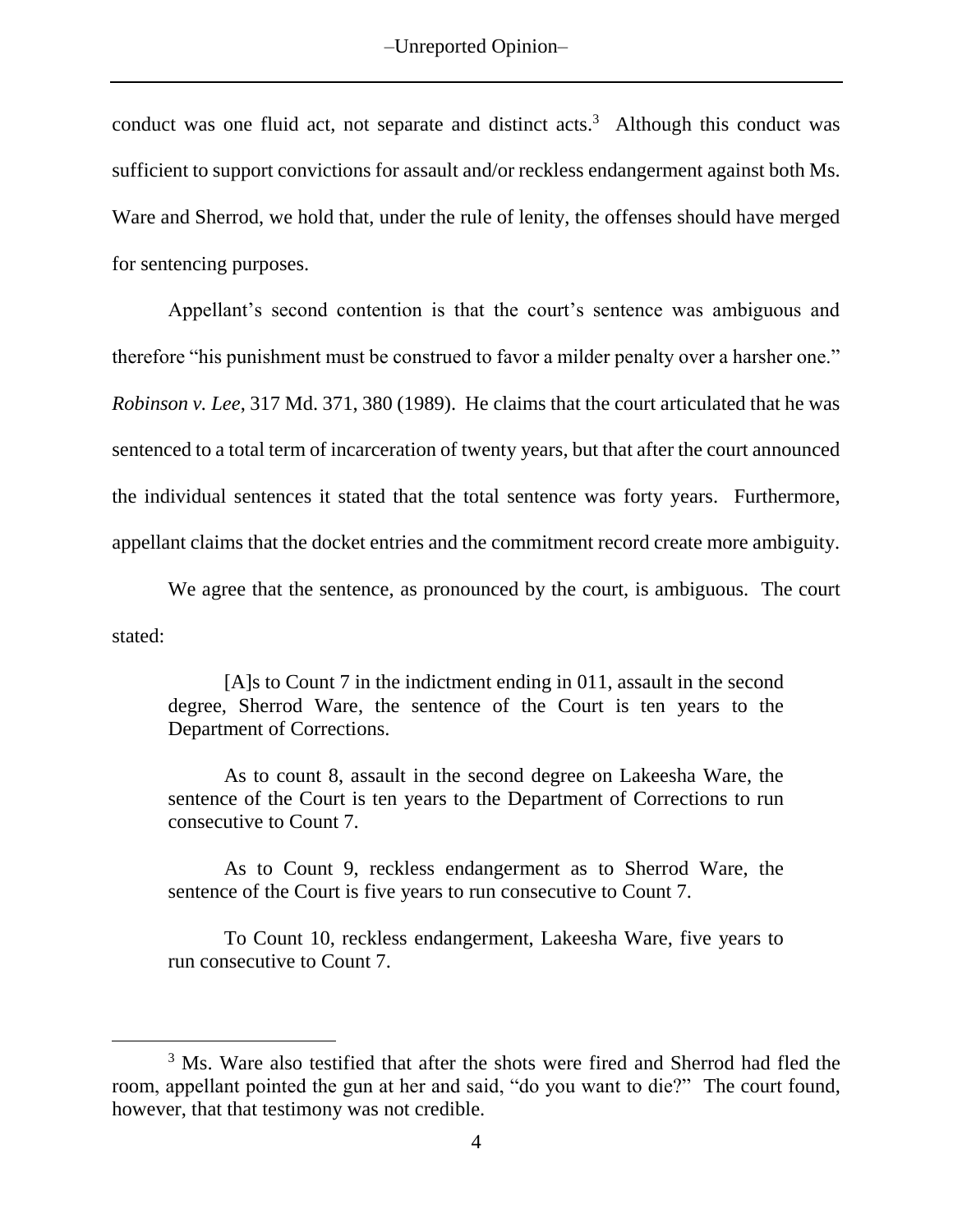Count 11, use of a handgun in the commission of a felony or crime of violence, five years without parole to run consecutive to Count 7.

Count 12, carrying a handgun openly or concealed about his person, merges with Count 11.

Count 13, discharging a firearm within the Baltimore City limits, one year to run concurrent to Count 11.

Count 14, possession of a regulated firearm having been convicted of a disqualifying crime, the sentence of the Court is five years consecutive to Count 7.

The total sentence being 40 years. The Court's going to suspend all but 15 years of that sentence and place [appellant] on three years supervised probation upon his release.

That's the sentence of the Court post-trial.

The court, however, never indicated which of the sentences were suspended. Moreover, the commitment record conflicts with the docket entries. The commitment record reflects sentences for Counts 7, 11, 12, and 13, for a total of fifteen years to be served. The docket entries, however, reflect sentences were imposed for all the convictions with some suspended. "When there is a conflict between the transcript and the commitment record, unless it is shown that the transcript is in error, the transcript prevails." *Douglas v. State*, 130 Md. App. 666 (2000). Because the court should have merged second-degree assault and reckless endangerment for sentencing purposes, and because of the ambiguity